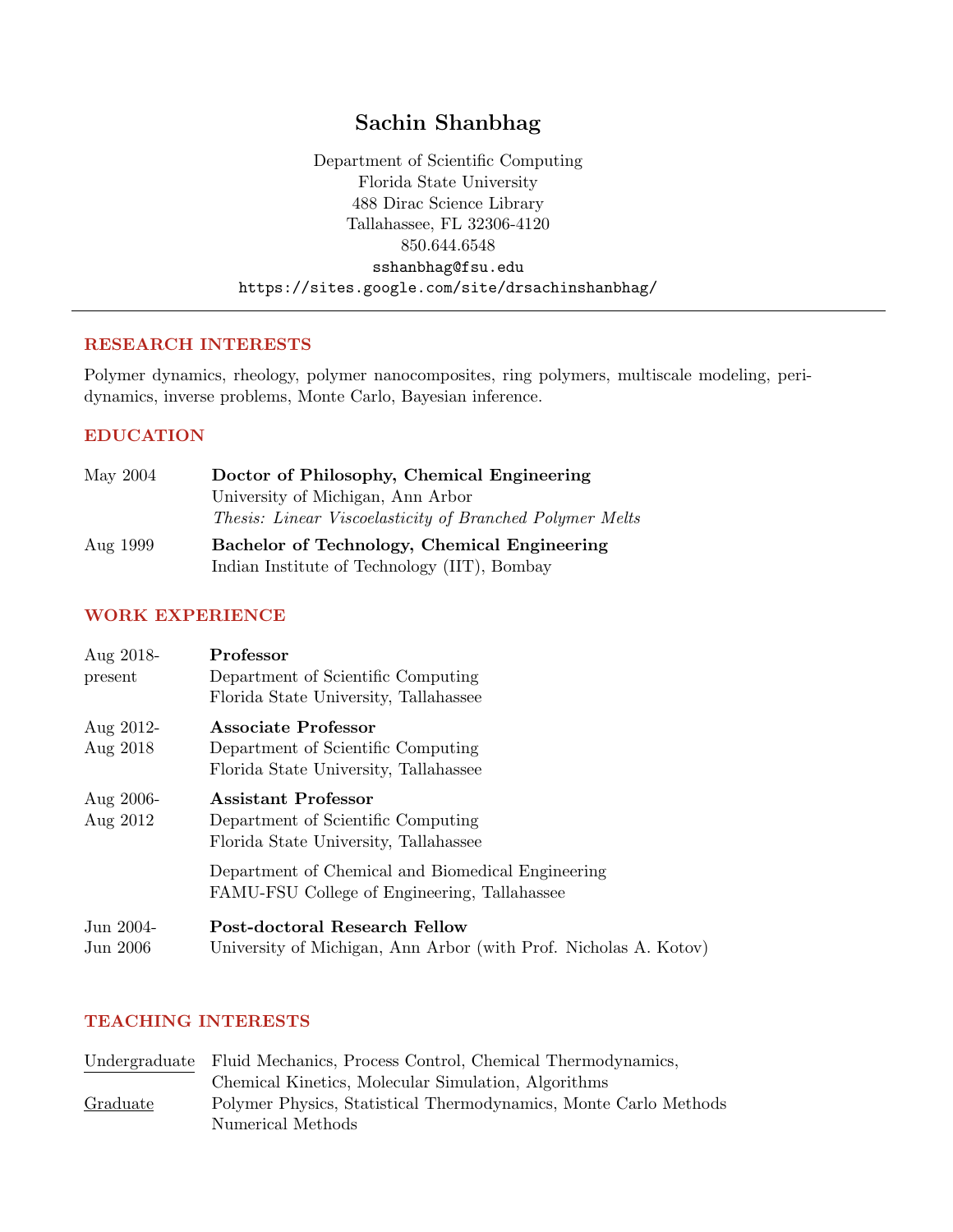#### PUBLICATIONS

- [1] Lees, E, Rokkam, S, Shanbhag, S, and Gunzburger, M, "The electroneutrality constraint in nonlocal models", J. Chem. Phys, 147(12), 124102, 2017.
- [2] You, S, Wei, L, Shanbhag, S, and van Winkle, D, "Non-monotonic DNA length-dependent mobility in pluronic gels" Phys. Rev. E, 95, 042602, 2017.
- [3] Shanbhag, S, "Unusual dynamics of ring probes in linear matrices", J. Polym. Sci. Polym. Phys.,  $55(2)$ ,  $169$ ,  $2017$ .
- [4] Crysup, B, and Shanbhag, S, "What Happens When Threading is Suppressed in Blends of Ring and Linear Polymers?", Polymers, 8(12), 409, 2016.
- [5] Shanbhag, S, "Estimating self-diffusion in polymer melts: how long is a long enough molecular simulation?", *Mol. Simul.*, 42(3), 162, **2016**.
- [6] Lee, J-W, Kohl, N, Shanbhag, S, and Parekkandan, B, "Scaffold-integrated microchips for end-to-end in vitro tumor cell attachment and xenograft formation", Technology, 03, 179, 2015.
- [7] Shanbhag, S, "Size of a polymer chain in an environment of quenched chains", J. Polym. Sci. Polym. Phys., 53, 1611, 2015.
- [8] Armbrister, CEE, Okoli, O, and Shanbhag, S, "Micromechanics predictions for two-phased nanocomposites and three-phased multiscale composites: A review", J. Reinf. Plastics. Com*pos.*, 34 $(8)$ , 605, **2015**.
- [9] Uzcategui, AV and Shanbhag, S, "Self-entanglement of a single polymer chain confined in a cubic box", J. Polym. Sci. Polym. Phys., 52(19), 1283, 2014.
- [10] Takeh, A and Shanbhag, S, "Inferring Comonomer Content Using Crystaf: Uncertainty Analysis", Macromol Theory Simul., 23(7), 464, 2014.
- [11] Henke, SF and Shanbhag, S, "Mesh sensitivity in peridynamic simulations", Comp. Phys. Comm., 185(1), 181, 2014.
- [12] Henke, SF and Shanbhag, S, "Self-diffusion in asymmetric ring-linear blends", React. Funct. Polym., 80, 57, 2014.
- [13] Shanbhag, S, "Extraction of self-diffusivity in systems with nondiffusive short-time behavior", Phys. Rev. E, 88(4), 042816, 2013.
- [14] Shanbhag, S, "Inference of polymer structure by simultaneous analysis of chromatographic and rheological measurements", Rheol. Acta, 52, 973, 2013.
- [15] Takeh, A and Shanbhag, S, "A Computer Program to Extract the Continuous and Discrete Relaxation Spectra from Dynamic Viscoelastic Measurements", Appl. Rheol., 23(2), 24628, 2013.
- [16] Chapman, CD, Shanbhag, S, Smith, DE, Robertson-Anderson, RM, "Complex effects of molecular topology on diffusion in entangled biopolymer blends", Soft Matter, 8, 9177, 2012
- [17] Shanbhag, S, "Analytical Rheology of Polymer Melts: State of the Art", ISRN Materials Science, 2012, Article ID 732176.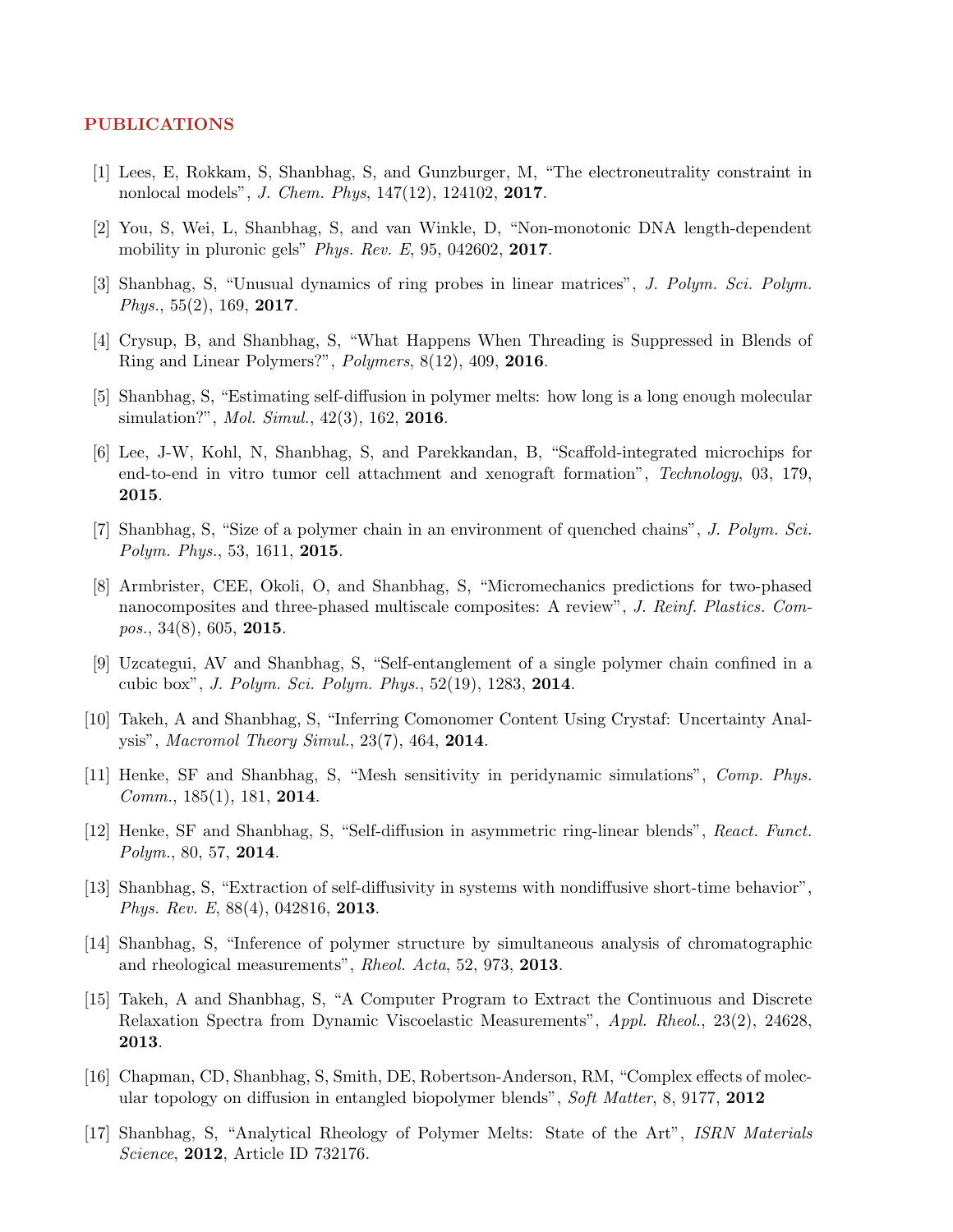- [18] Shanbhag, S, Park, SJ, Wang, Z, "Superensembles of linear viscoelastic models of polymer melts", J. Rheol, 56(2), 279, 2012
- [19] Subramanian, G and Shanbhag, S, "Conformation and Topology of Cyclic-Linear Polymer Blends", in Functional Polymer Blends: Synthesis, Properties and Performance, Vikas Mittal (Editor), Taylor and Francis (CRC Press), USA, 2012
- [20] Takeh, A, Worch, J and Shanbhag, S, "Analytical rheology of metallocene-catalyzed polyethylenes", Macromolecules, 44 (9), 3656, 2011
- [21] Shanbhag, S, "Analytical rheology of branched polymer melts: Identifying and resolving degenerate structures", J. Rheol, 55(1), 177, 2011
- [22] Vasquez, R and Shanbhag, S, "Percolation of trace amounts of linear polymers in melts of cyclic polymers", Macromol. Theory Simul., 20(3), 205, 2011
- [23] Shanbhag, S, "Analytical rheology of blends of linear and star polymers using a Bayesian formulation", Rheol. Acta, 49(4), 411, 2010
- [24] Subramanian, G and Shanbhag, S, "Conformational free energy of melts of ring-linear polymer blends", Phys. Rev. E, 80, 041806, 2009
- [25] Vadlamudi, M, Subramanian, G, Shanbhag, S, Alamo, RG, Varma-Nair, M, Fiscus, DM, Brown, GM, Lu, C and Ruff CJ "Molecular Weight and Branching Distribution of a High Performance Metallocene Ethylene 1-Hexene Copolymer Film-Grade Resin", Macromol. Symp., 282(1), 1, 2009
- [26] Subramanian, G and Shanbhag, S, "On the Evolution of Entanglements in Initially Unentangled Polymer Melts", Int. J. Mult. Comp. Eng., 7(1), 1543, 2009
- [27] Qin, B, Zhao, Z, Song, R, Shanbhag, S and Tang, Z, "A temperature-driven reversible phase transfer of 2-(diethylamino)ethanethiol-stabilized CdTe nanoparticles", Angew. Chemie Int. Ed., 47(51), 9875, 2008
- [28] Subramanian, G and Shanbhag, S, "On the relationship between two popular lattice models for polymer melts", J. Chem. Phys., 129, 144904, 2008
- [29] Subramanian, G and Shanbhag, S, "Self-diffusion in binary blends of cyclic and linear polymers", Macromolecules, 41(19), 7232, 2008
- [30] Iyer, BVS, Shanbhag, S, Juvekar, VA, and Lele, AK, "Self-diffusion coefficient of ring polymers in semidilute solution", J. Polym. Sci. Polym. Phys.,  $46(21)$ ,  $2370$ ,  $2008$ .
- [31] Shanbhag, S and Alamo, RG, "On the thermodynamic driving force for nucleation at large undercoolings", Polymer, 49(10), 2515, 2008.
- [32] Subramanian, G and Shanbhag, S, "Conformational properties of blends of cyclic and linear polymer melts", Phys. Rev. E, 77(1), 011801, 2008.
- [33] Shanbhag, S, Tang, Z, and Kotov, NA, "Self-organization of Te nanorods into V-shaped assemblies: A Brownian dynamics study and experimental insights", ACS Nano, 1(2), 126, 2007.
- [34] Iyer, BVS, Lele, AK, and Shanbhag, S, "What is the size of a ring polymer in a ring-linear blend?", Macromolecules, 40(16), 5995, 2007.
- [35] Shanbhag, S, "Confining tube potential in polymer melts explored via direct tube sampling using the bond-fluctuation model", Proc. AES-ATEMA, 27, 2007.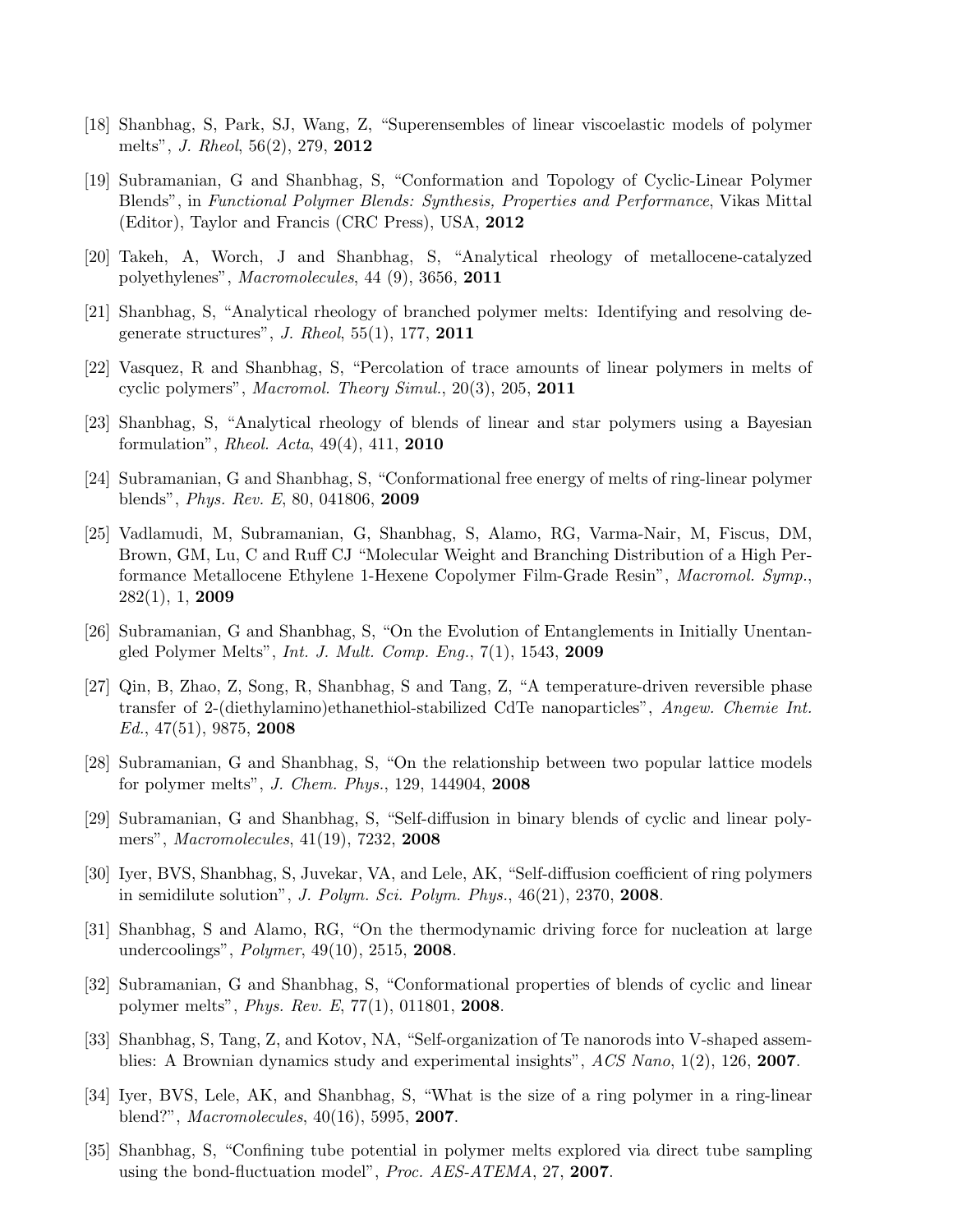- [36] Shanbhag, S and Kröger, M, "Primitive path networks generated using annealing and geometrical methods: Insights into differences", Macromolecules, 40(8), 2897, 2007.
- [37] Shanbhag, S, Park, SJ, Zhou, Q, and Larson, RG, "Implications of microscopic simulations of polymer melts for mean-field tube theories", Mol. Phys., 105(2), 249, 2007.
- [38] Larson, RG, Zhou, Q, Shanbhag, S, and Park, SJ, "Advances in modeling of polymer melt rheology",  $AIChE\,J., 53(3), 542, 2007.$
- [39] Lee, J, Shanbhag, S, and Kotov, N, "Inverted colloidal crystal scaffolds as three-dimensional microenvironments for cellular co-cultures", J. Mater. Chem., 16, 3558, 2006.
- [40] Shanbhag, S and Kotov, N, "On the origin of a permanent dipole moment in nanocrystals with a cubic crystal lattice: Effects of truncation, stabilizers, and medium for CdS tetrahedral homologues", *J. Phys. Chem. B*, 110(25), 12211, **2006**.
- [41] Tang, Z, Wang, Y, Shanbhag, S, Giersig, M, and Kotov, NA, "Spontaneous transformation of CdTe nanoparticles into angled Te nanocrystals: From particles and rods to checkmarks, X-marks, and other unusual shapes", J. Am. Chem. Soc., 128, 6730, 2006.
- [42] Tang, Z, Wang, Y, Shanbhag, S, and Kotov, NA, "Spontaneous CdTe  $\rightarrow$  alloy  $\rightarrow$  CdS transition of stabilizer-depleted CdTe nanoparticles induced by EDTA", J. Am. Chem. Soc., 128, 7036, 2006.
- [43] Shanbhag, S and Larson, RG, "Identification of topological constraints in entangled polymer melts using the bond-fluctuation model", *Macromolecules*, 39(6), 2413, **2006**.
- [44] Shanbhag, S, Lee, J, and Kotov, N, "Cell scaffolds with three-dimensional order: The role of modelling in establishing design guidelines", Aust. J. Chem., 58(10), 713, 2005.
- [45] Shanbhag, S, Wang, S, and Kotov, N, "Cell distribution profiles in three-dimensional scaffolds with inverted-colloidal-crystal geometry: Modeling and experimental investigations", Small, 1(12), 1208, 2005.
- [46] Shanbhag, S, Lee, J, and Kotov, N, "Diffusion in three-dimensionally ordered scaffolds with inverted colloidal crystal geometry", Biomaterials, 26(27), 5581, 2005.
- [47] Park, SJ, Shanbhag, S, and Larson, RG, "A hierarchical algorithm for predicting the linear viscoelastic properties of polymer melts with long-chain branching", Rheol. Acta, 44, 318, 2005.
- [48] Shanbhag, S and Larson, RG, "Chain retraction potential in a fixed entanglement network", Phys. Rev. Lett., 94(7), 076001, 2005.
- [49] Shanbhag, S and Larson, RG, "A slip link model of branch-point motion in entangled polymers", Macromolecules, 37(21), 8160–8166, 2004.
- [50] Sen, TK, Shanbhag, S, and Khilar, KC, "Subsurface colloids in groundwater contamination: A mathematical model", Colloids Surf. A., 232(1), 29, 2004.
- [51] Shanbhag, S, Larson, RG, Takimoto, J, and Doi, M, "Deviations from dynamic dilution in the terminal relaxation of star polymers", Phys. Rev. Lett., 87, 195502, 2001.

#### PRESENTATIONS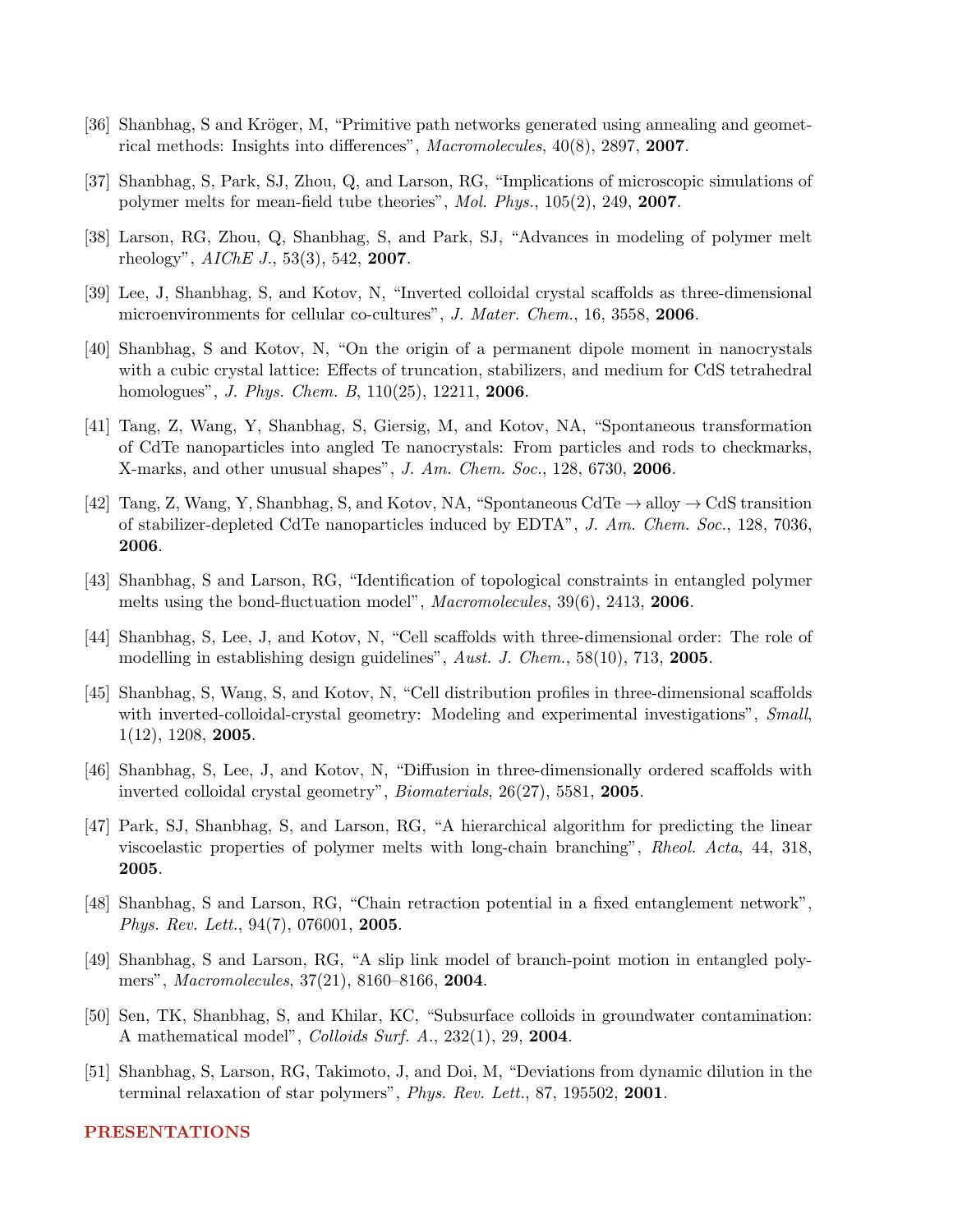- 1. Bystricky, L, Shanbhag, S, and Quaife, B, "Calculating Effective Viscosity Using Boundary Integral Equations", Society of Rheology Annual Meeting, Tampa, 2017.
- 2. Crysup, B, and Shanbhag, S "Mean Squared Displacement: Uncertainty Estimation", Society of Rheology Annual Meeting, Tampa, 2017
- 3. Shanbhag, S, "Resuscitating the Dual Slip Link Model", Society of Rheology Annual Meeting, Tampa, 2017
- 4. Rokkam, S, Brothers, M, Gunzburger, M, Shanbhag, S, and Goel, K, "Characterization of Fracture and Fragmentation Phenomena Across Multiple Length Scales: From Atomistic to Macroscopic Approaches", Materials Science & Technology, Pittsburg, 2017.
- 5. Shanbhag, S, "Unexpected Self-Diffusivity of Ring Tracers in Linear Matrices", Ring Polymers: Advances and Perspectives, Hellenic Society of Rheology, Crete, Greece, 2017.
- 6. Shanbhag, S, Wei, L, and van Winkle, D "Electromigration of DNA in Pluronic Gels", International Congress of Rheology, Kyoto, Japan 2016.
- 7. Shanbhag, S., "Anomalous self-diffusion in asymmetric ring-linear blends", Pacifichem, Honolulu, HI. 2015.
- 8. Shanbhag, S., "Toward robust self-diffusivity estimates in complex fluids", Pacifichem, Honolulu, HI. 2015.
- 9. Shanbhag, S, "ReSpect: A program to extract discrete and continuous relaxation spectra", Society of Rheology Annual Meeting, Baltimore, 2015.
- 10. Uzcategui, AV, and Shanbhag, S, "Self-entanglement of a confined single polymer chain", AIChE Annual Meeting, Atlanta, 2014.
- 11. Shanbhag, S, "Inference of Polymer Structure by Simultaneous Analysis of Rheological and Chromatographic Measurements", Society of Rheology Annual Meeting, Montreal, Canada, 2013
- 12. Shanbhag, S, "Inverting Models Of Polymer Rheology For Analysis And Characterization", ISPAC Annual Meeting, New Orleans, LA, 2013
- 13. Chapman, CD, Smith, DE, Robertson-Anderson, R, and Shanbhag, S, "Self-Diffusion in Ring-Linear Blends: Comparison of Experiments and Simulations", Americal Chemical Society Annual Meeting, New Orleans, LA, 2013
- 14. Henke, S and Shanbhag, S, "Numerical and Discretization Artifacts in Peridynamic Simulations", SAMSI Workshop on Nonlocal Continuum Models, 2013
- 15. Henke, S and Shanbhag, S, "Convergence Studies of a Peridynamic Diffusion Equation In Multiple Dimensions", SIAM Southeastern Atlantic Section (SEAS) Meeting, 2012
- 16. Henke, S and Shanbhag, S, "Convergence Studies of a Peridynamic Diffusion Equation In Multiple Dimensions", SIAM Southeastern Atlantic Section (SEAS) Meeting, 2012
- 17. Chapman, CD, Shanbhag, S, Smith, DE, and Robertson-Anderson, R, "Single-Molecule Studies of DNA Self-Diffusion in Entangled Blends of Linear and Circular DNA", Biophysical Society Annual Meeting, San Diego, CA, 2012
- 18. Ellington, R, Dobrosavljevic, V, Zang, C, and Shanbhag, S, "Materials Research at Florida State", Materials Genome Meeting, Oak Ridge National Laboratory, TN, 2011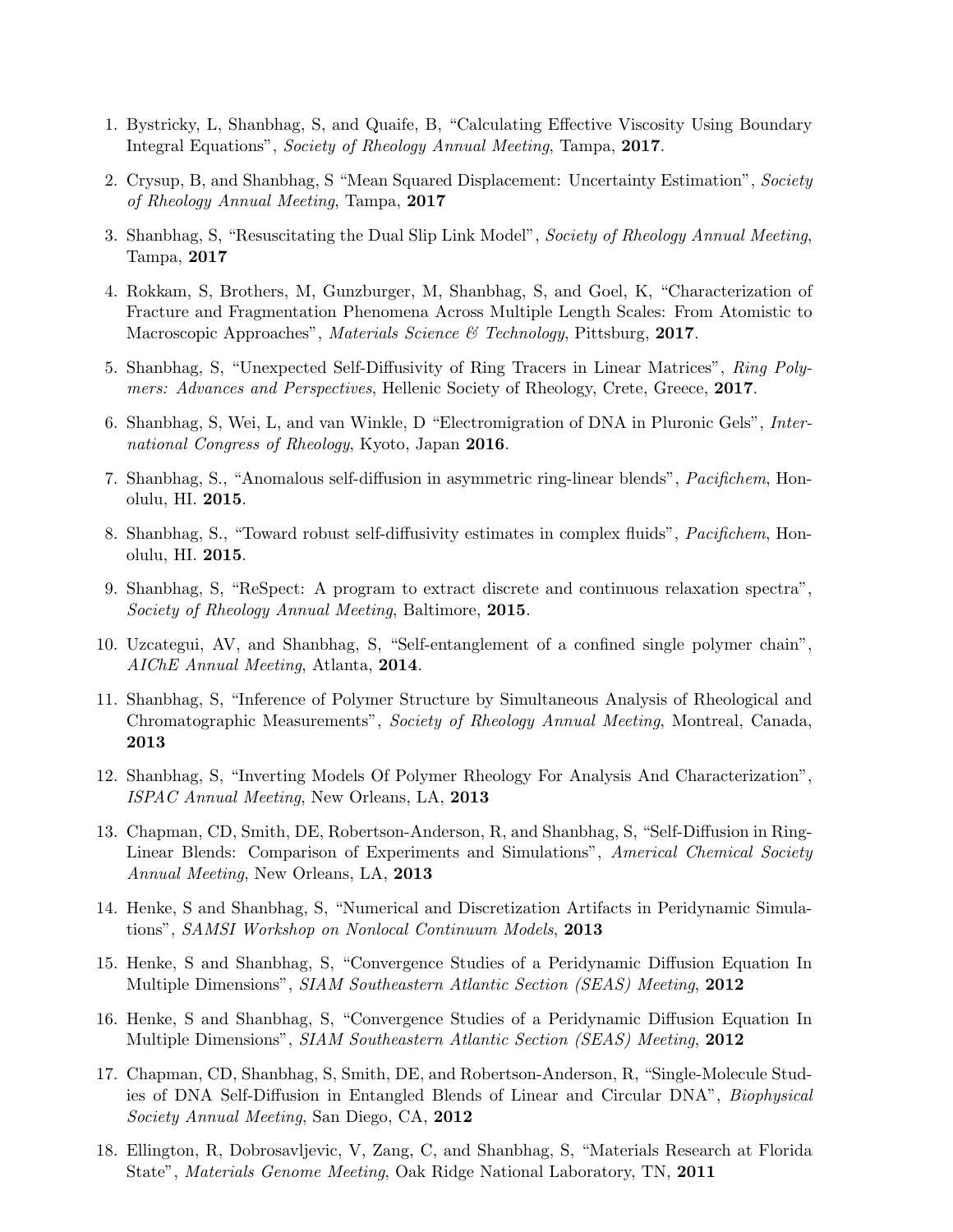- 19. Shanbhag, S, "Is it dilute enough? An examination of random walk polymer solutions", Society of Rheology Annual Meeting, Cleveland, OH, 2011
- 20. Takeh, A, and Shanbhag, S "Analytical rheology of metallocene polyethylenes", American Physical Society Annual Meeting, Dallas, TX, 2011
- 21. Shanbhag, S, "Analytical Rheology: Identifying and Resolving Degenerate Structures", Society of Rheology Annual Meeting, Santa Fe, NM, 2010
- 22. Shanbhag, S, Takeh, A, and Worch, J, "Analytical rheology of branched metallocene-catalyzed polyethylenes", Materials Science and Technology, Columbus, OH, 2010
- 23. Takeh, A, and Shanbhag, S "Inferring structural information of metallocene-catalyzed polyethylenes using rheological data", Florida Society of Materials Simulation Meeting, Orlando, FL, 2010
- 24. Vásquez, RL, Vásquez, RJ, and Shanbhag, S, "Use of the Matlab<sup>®</sup> computational tool to model polymeric systems and verify experimental results", XIII National Congress of Science and Technology, Panama City, Panama, 2010.
- 25. Shanbhag, S, "Modeling Soft Matter", NSF-REU kickoff meeting, Gainesville, FL, 2010.
- 26. Shanbhag, S, "Inverse problems in polymer melt rheology", Arizona State University, Chemical Engineering Department seminar, Tempe, AZ, 2010.
- 27. Zeng, C, Shanbhag, S, Okoli, O, Vanli, A, and Jones, A, "Simulation and characterization of nanotube-reinforced fabric composites using displaced foam dispersion (DFD) process modeling, experimental validation and uncertainty quantification", Advanced Simulation and Computing PI meeting, Las Vegas, NV, 2010.
- 28. Shanbhag, S, "Analytical Rheology", University of Florida Chemical Engineering Department seminar, Gainesville, FL, 2009.
- 29. Shanbhag, S, "Dynamic Monte Carlo simulations of polymers subject to shearing flows", Society of Rheology Annual Meeting, Madison, WI, 2009.
- 30. Shanbhag, S, "Inverse problems in polymer rheology", NSF-REU kickoff meeting, Gainesville, FL, 2009.
- 31. El-Azab, A, Shanbhag, S, and Gunzburger, M, "Computational Materials Science Education as Part of a Degree Program in Computational Science", TMS Annual Meeting, San Fransisco, CA, 2009.
- 32. Vadlamudi, M, Subramanian, G, Shanbhag, S, Alamo, RG, Varma-Nair, M, Fiscus, DM, Brown, GM, Lu, C, and Ruff, CJ, "Molecular and branching distribution of a high performance metallocene ethylene 1-hexene copolymer film-grade resin", Second International Conference on Polyolefin Characterization, Valencia, Spain, 2008. (poster)
- 33. Subramanian, G and Shanbhag, S, "Dynamics of ring-linear blends", International Congress on Rheology, Monterey, CA, 2008.
- 34. Subramanian, G and Shanbhag, S, "Self-diffusion in binary blends of cyclic and linear Polymers", *MMM*, Tallahassee, FL, 2008. (poster)
- 35. Shanbhag, S, "Introduction to Monte Carlo simulations of materials", Florida Society of Materials Simulations, Tallahassee, FL, 2008.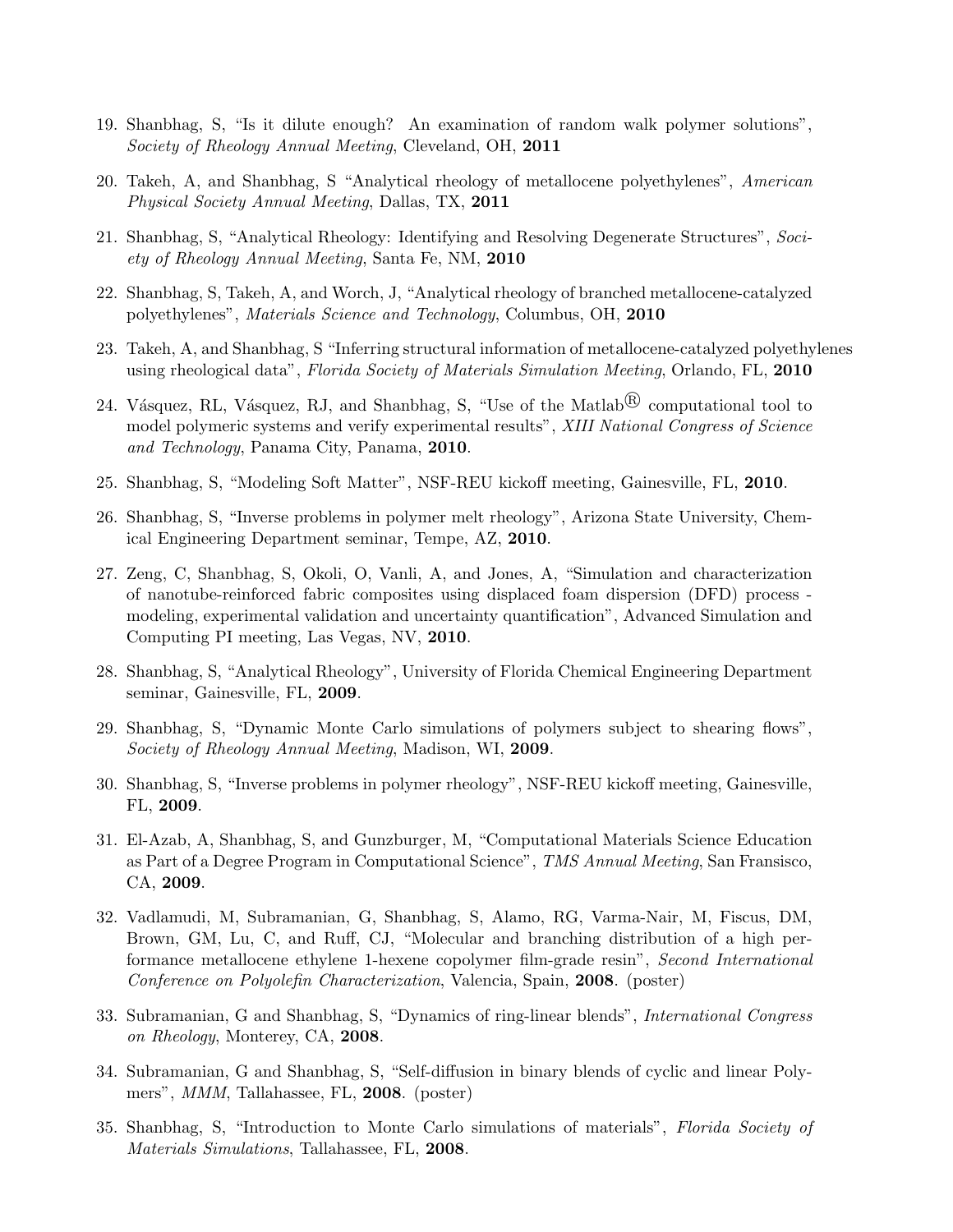- 36. Shanbhag, S, "Rheology of polymer melts", National Chemical Laboratories, Pune, India, 2008.
- 37. Shanbhag, S, "Simulating polymer melts", Indian Institute of Science, Bangalore, India, 2008.
- 38. Iyer, BVS, Lele, AK, and Shanbhag, S, "What is the size of a ring polymer in a ring-linear blend?", Society of Rheology Annual Meeting, Salt Lake City, UT, 2007.
- 39. Shanbhag, S and Kröger, M, "Primitive path networks generated using annealing and geometrical methods: Insights into differences", Society of Rheology Annual Meeting, Salt Lake City, UT, 2007.
- 40. Shanbhag, S, "Confining tube potential in polymer melts explored via direct tube sampling using the bond-fluctuation model", AES-ATEMA, Montreal, Canada, 2007.
- 41. Larson, RG, Zhou, Q, Shanbhag, S, and Park, SJ, "Analysis of long-chain branching in polymers using rheology", ACS Annual Meeting, Atlanta, GA, 2006.
- 42. Larson, RG, Park, SJ, Shanbhag, S, Heo, Y, and Zhou, Q, "Linear and Nonlinear Rheology of Semi-Dilute Polymer Solutions and Melts", International Workshop on Mesoscale and Multiscale Description of Complex Fluids, Prato, Australia, 2006.
- 43. Shanbhag, S and Larson, RG, "Identification of topological constraints in entangled polymer melts using the bond-fluctuation model", Society of Rheology Annual Meeting, Portland, ME, 2006.
- 44. Shanbhag, S, "Introduction to Polymer Rheology", Chemical and Biomedical Engineering Departmental Seminar, Tallahassee, FL, 2006.
- 45. Shanbhag, S, "Monte Carlo Simulation of Polymer Melts", Mechanical Engineering Departmental Seminar, Tallahassee, FL, 2006.
- 46. Shanbhag, S, Park, SJ, Zhou, Q, and Larson, RG, "Implications of microscopic simulations of polymer melts for mean-field tube theories", Foundations of Molecular Modeling, Blaine, WA, 2006. (poster)
- 47. Shanbhag, S and Larson, RG, "Chain retraction potential in a fixed entanglement network", Society of Rheology Annual Meeting, Lubbock, TX, 2005.
- 48. Shanbhag, S., Park, SJ and Larson, RG, "Tube dilation and reptation in binary blends of monodisperse linear polymers", Society of Rheology Annual Meeting, Lubbock, TX, 2005.
- 49. Shanbhag, S, "Slithering Polymers and Migrating Cells: Application of Computational Methods to Problems in Polymer Physics and Cell Organization", AIChE Annual Meeting, Cincinnati, OH, 2005. (poster)
- 50. Shanbhag, S, Lee, J, and Kotov, N, "Modeling cell-matrix Interactions and nutrient transport in cell scaffolds possessing inverted colloidal crystal geometry", AIChE Annual Meeting, Cincinnati, OH, 2005. (poster)
- 51. Lee, J, Shanbhag, S, and Kotov, N, "Inverted colloidal crystal scaffolds as three-dimensional microenvironments for cellular co-cultures", AIChE Annual Meeting, Cincinnati, OH, 2005. (poster)
- 52. Shanbhag, S and Larson, RG, "A slip link model for branch point motion in entangled polymers", Society of Rheology Annual Meeting, Pittsburgh, PA, 2003.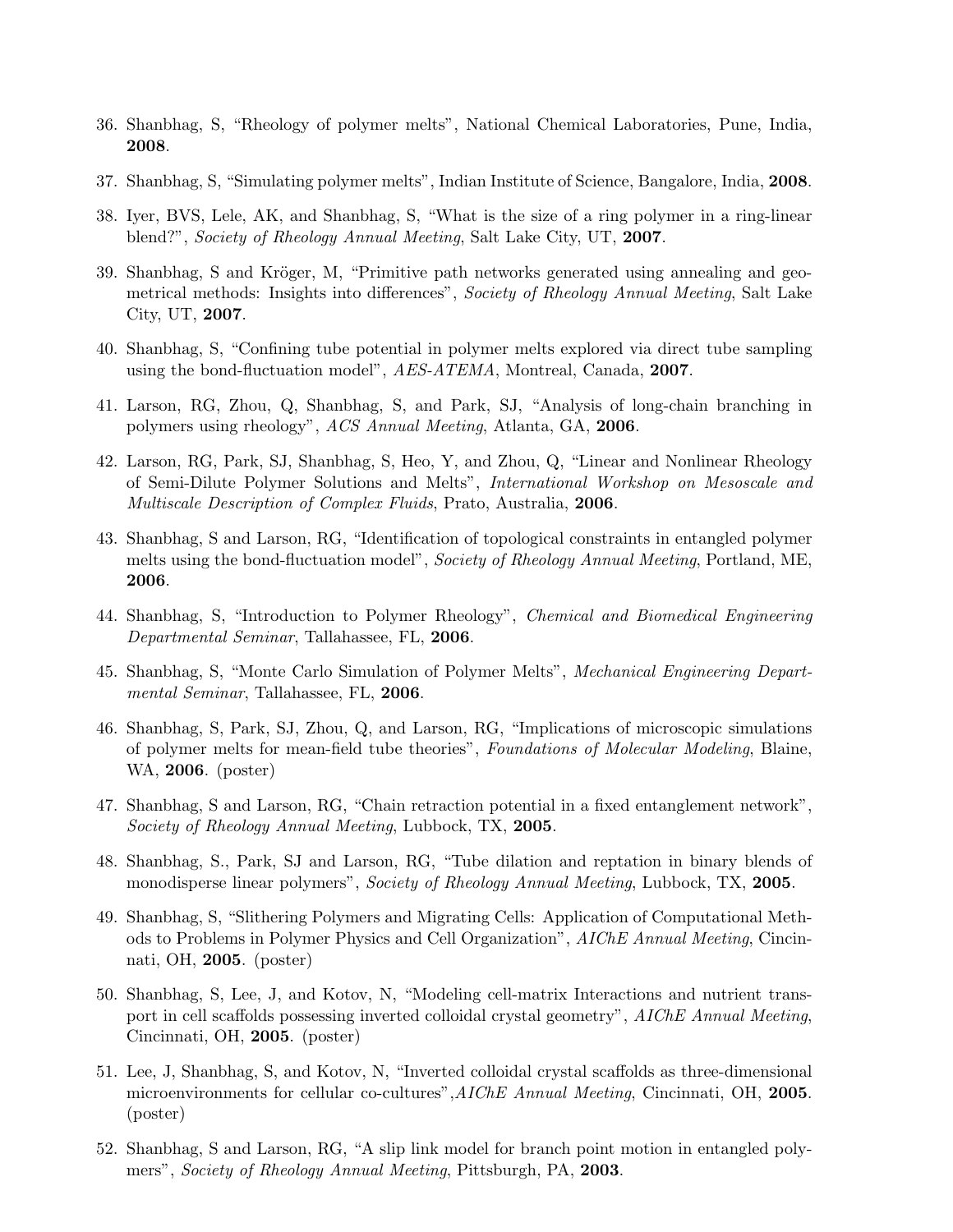- 53. Shanbhag, S and Larson, RG, "Branch-point motion in asymmetric stars", International Symposium of Soft Solids, Nagoya, Japan, 2002. (poster)
- 54. Shanbhag, S and Larson, RG, "Rheology of asymmetric star melts using the dual slip link model", APS Annual Meeting, Indianapolis, IN, 2002.
- 55. Shanbhag, S, Larson, RG, Takimoto, J, and Doi, M, "Deviations from dynamic dilution in the terminal relaxation of star polymers", Pacific Rim Conference on Rheology, Vancouver, Canada, 2001.

### COURSES

- Continuous and Discrete Algorithms for Science Applications (ISC 4220/4221)
- Markov Chain Monte Carlo (ISC 5228)
- Symbolic and Numerical Computations (ISC 3222)
- Applied Computational Science 1 (ISC 5315)
- Molecular Dynamics: Algorithms and Applications (ISC 5225)
- Chemical Engineering Thermodynamics (ECH 3101)
- Kinetics and Reactor Design (ECH 4504)
- Applied Computational/Monte Carlo Methods (ECH 5934)
- Complex Fluids (ChE 629) (Co-instructor, Michigan)
- Chemical Process Control (ChE 466)

### HONORS AND ACTIVITIES

| Mar 2010  | National Science Foundation CAREER award                            |
|-----------|---------------------------------------------------------------------|
| May 2007  | Petroleum Research Fund, New Faculty Award                          |
| May 2007  | FSU CRC, First Year Assistant Professor Award                       |
| Mar 2005  | Nominated for Rackham Outstanding Doctoral Dissertation Award       |
| 2003-2005 | President, Detroit chapter of the IIT Bombay Heritage Fund          |
| Jan 2002  | Facilitator, Leadership Initiative for Today and Tomorrow, Michigan |
| 1999-2000 | Awarded Chemical Engineering Departmental Fellowship                |
| 1993-1999 | Awarded National Talent Scholarship by NCERT, India                 |
|           |                                                                     |

## PROFESSIONAL AFFILIATIONS

- Society of Rheology
- American Physical Society

## FUNDING

• Liquid Specimen Holder for In-situ Transmission Electron Microscope for Characterizing Wet-Chemistry-Based Nanomaterial Processes in Real-Time (co-PI) Air Force Office of Scientific Research, \$120,500.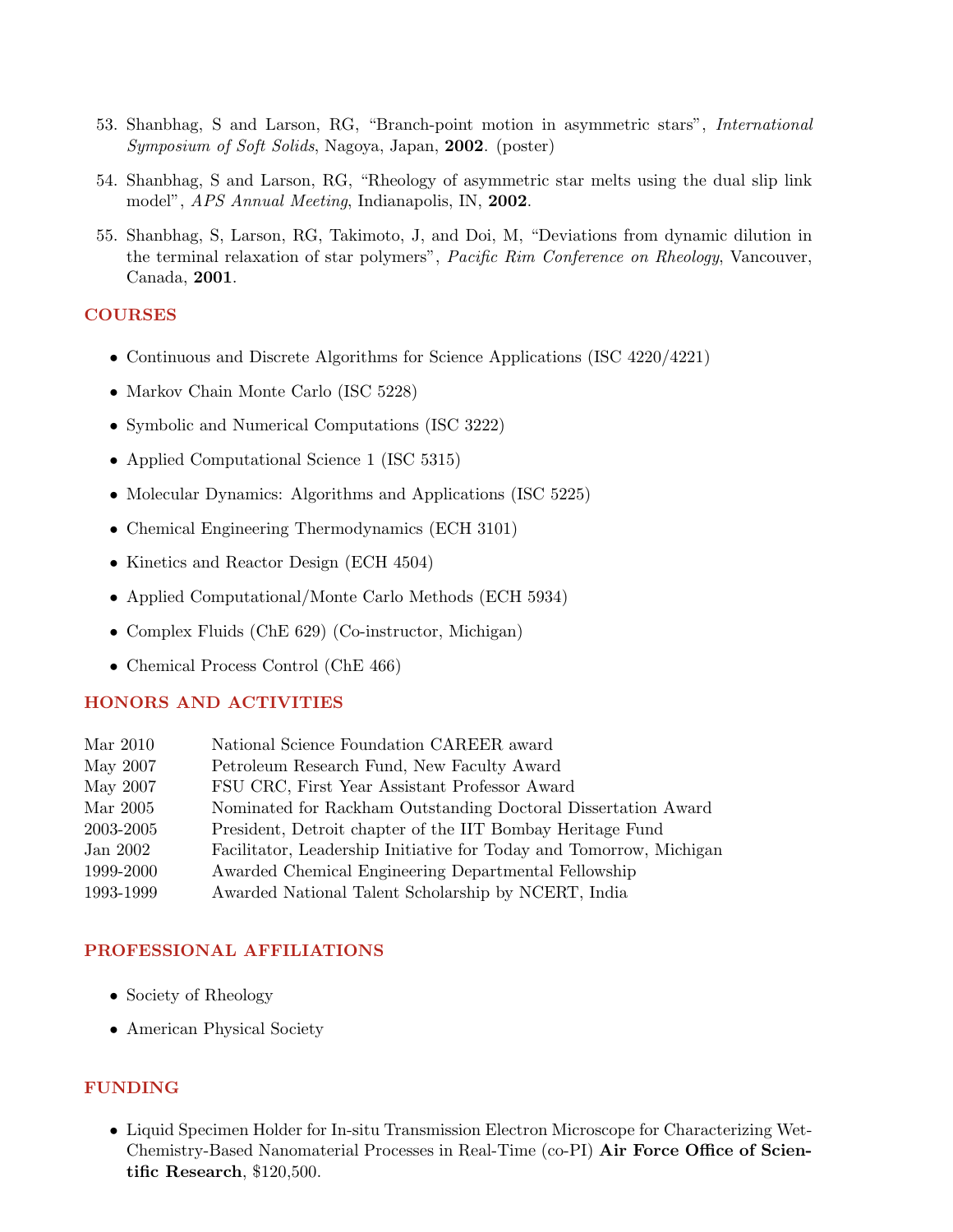- Towards ultra-lightweight hybrids, foams, and green bodies: structure-property relationships in novel polymer grafted nanoparticles (co-PI), **Army Research Office**,  $08/13-07/16$ , \$478,481.
- CAREER: Analytical rheology and the dynamics of polymer melts (PI), National Science Foundation, (NSF-DMR), 08/10-07/15, \$410,000.
- Simulation and characterization of nanotube-reinforced fabric composites using displaced foam dispersion process - modeling, experimental validation and uncertainty quantification (co-PI), Department of Energy, Massey Chair (DOE-NNSA), 08/09-07/10, \$100,000.
- REU Site in Computational Materials Science: Designing Materials in a Virtual Laboratory (Contractor), National Science Foundation, 07/09- 06/12, \$104,197/year.
- Modeling the crystallization of branched polymers, (P.I.), Petroleum Research Fund, American Chemical Society (PRF-G), 08/07-07/10, \$40,000.
- Modeling the crystallization of branched polymers,  $(P.I.)$ , Petroleum Research Fund, American Chemical Society (PRF-SUMR), 05/08-08/08, \$5,000.
- Dynamics of ring polymers, (P.I.) Florida State University, CRC Planning Grant (PG), 04/07-03/08, \$12,000.
- Modeling the crystallization of branched polymers (P.I.), Florida State University, CRC Cornerstone (FYAP), 05/07-07/07, \$16,000.

| Chor-Hoi Chan      | PhD | PhD                     | 2015-16   |
|--------------------|-----|-------------------------|-----------|
| Russel Glazer      | PhD | <b>EAOS</b>             | 2015-     |
| Daniel Nascimento  | PhD | Chemistry               | 2015-     |
| Ali Ismayeeli      | PhD | Industial Engineering   | 2015-     |
| Teng Liu           | PhD | Industial Engineering   | 2015-     |
| Chelsea Armbrister | PhD | Industial Engineering   | 2014-     |
| Daniel Fenn        | PhD | Scientific Computing    | 2015-     |
| Haleh Ashki        | PhD | Scientific Computing    | 2014-2015 |
| Danial Smith       | PhD | Dept. Sci. Comput.      | 2014-     |
| Sarah Leonard      | PhD | Chem. and Biomed. Engg. | 2014      |
| Chistopher Selman  | PhD | <b>EAOS</b>             | 2013-2015 |
| Alex Gurfinkel     | PhD | Physics                 | 2014-     |
| Hamed Janani       | PhD | Chem. and Biomed. Engg. | 2013-2015 |
| Ling Wei           | PhD | Physics                 | 2014-2016 |
| Detelina Stoyanova | PhD | Dept. Sci. Comput.      | 2012-2014 |
| David Witman       | PhD | Dept. Sci. Comput.      | 2012-2016 |
| Adeseye Agbabiaka  | PhD | Industial Engineering   | 2013-     |
| Waris Obitayo      | PhD | Industial Engineering   | 2013-2015 |
| Kushal Venkatesh   | MS  | Dept. Sci. Comput.      | 2014      |
| Ben Pomidor        | PhD | Dept. Sci. Comput.      | 2012-     |
| Detelina Stoyanova | PhD | Dept. Sci. Comput.      | 2012-2014 |
| Bikash Saha        | PhD | Dept. Sci. Comput.      | 2013-     |
| Seungyong You      | PhD | Physics                 | 2008-2009 |
| Sida Luo           | PhD | Ind. and Manufac. Engg. | 2009-2014 |

#### THESIS COMMITTEES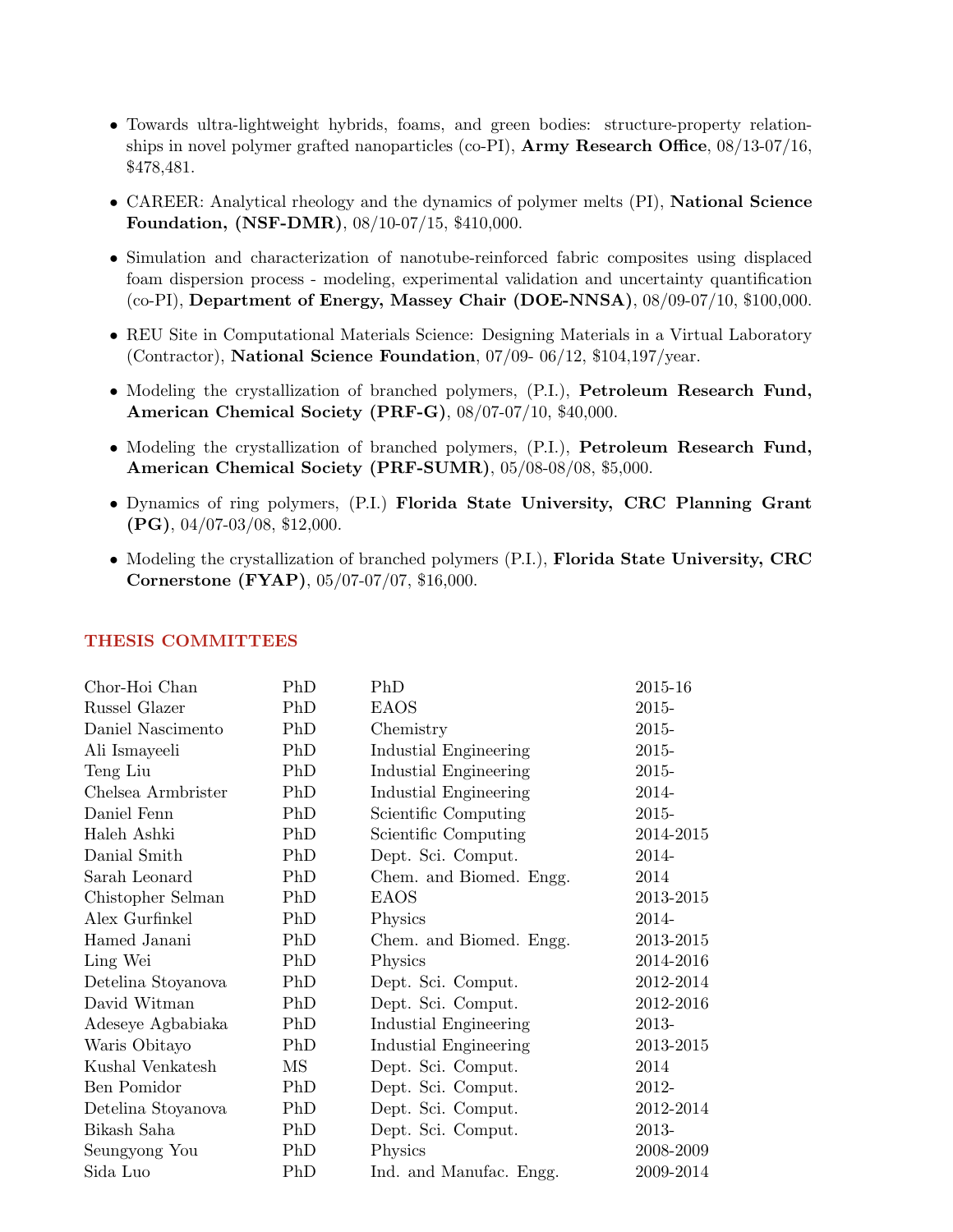| Micah McCrary      | PhD                   | Ind. and Manufac. Engg.           | 2011-     |
|--------------------|-----------------------|-----------------------------------|-----------|
| Ben McLaughlin     | PhD                   | Dept. Sci. Comput.                | 2011-2015 |
| Ysela Chiari       | MS                    | Chem. and Biomed. Engg.           | 2007      |
| Madhavi Vadlamudli | <b>PhD</b>            | Chem. and Biomed. Engg.           | 2007-2010 |
| Mario-Jean Rejouis |                       | BS Honors Chem. and Biomed. Engg. | 2008      |
| Peng Zhong         | $\overline{\rm MS}^-$ | Chem. and Biomed. Engg.           | 2007      |
| Myngsoo Kim        | PhD                   | Ind. and Manufac. Engg.           | 2008-2009 |
| Xiang Fu           | PhD.                  | Ind. and Manufac. Engg.           | 2008-2010 |
| Hanna Mochona      |                       | BS Honors Chem. and Biomed. Engg. | 2009      |
| Lauren Wilson      |                       | BS Honors Chem. and Biomed. Engg. | 2009      |
| Pablo Seleson      | PhD                   | Dept. Sci. Comput.                | 2008-2010 |
| Fernando Rios      | MS                    | Dept. Sci. Comput.                | 2009-2010 |

# ADVISING

| Eitan Lees           | PhD       | Dept. Sci. Comput.        | 2016-     |
|----------------------|-----------|---------------------------|-----------|
| Matt Fischer         | <b>BS</b> | Dept. Sci. Comput.        | 2015      |
| Lukas Bystricky      | PhD       | Dept. Sci. Comput.        | 2014-     |
| Ben Crysup           | PhD       | Dept. Sci. Comput.        | 2014-     |
| Gisun Sung           | BS        | Dept. Sci. Comput.        | 2014      |
| Charles Pennington   | PhD       | Dept. Sci. Comput.        | 2013-2016 |
| Nathaniel Kohl       | MS        | Physics                   | 2011-2012 |
| Steve Henke          | PhD       | Dept. Sci. Comput.        | 2010-2013 |
| Joshua Worsch        | <b>BS</b> | Chemical Engineering, REU | 2010      |
| Danielle Nicholson   | <b>BS</b> | Math                      | 2010      |
| Arsia Takeh          | PhD       | Dept. Sci. Comput.        | 2009-2014 |
| Christopher Golding  | <b>BS</b> | Chem. and Biomed. Engg.   | 2009-2010 |
| Rafael Vasquez       | <b>BS</b> | Chem. and Biomed. Engg.   | 2009-2010 |
| Michael Ericson      | <b>BS</b> | Chemical Engineering, REU | 2009      |
| Gopinath Subramanian | Postdoc   | Dept. Sci. Comput.        | 2007-2008 |
| Daniel Duthiers      | BS.       | Chem. and Biomed. Engg.   | 2008      |
| Marlon Hererra       | <b>BS</b> | Chem. and Biomed. Engg.   | 2008      |

# REVIEWER SERVICES

- $\bullet\,$  Journal of Chemical Physics
- $\bullet\,$  Macromolecules
- Journal of Rheology
- $\bullet$  Langmuir
- Industrial and Engineering Chemistry
- Polymer
- Polymer Science and Engineering
- Rheologica Acta
- ACS Nano